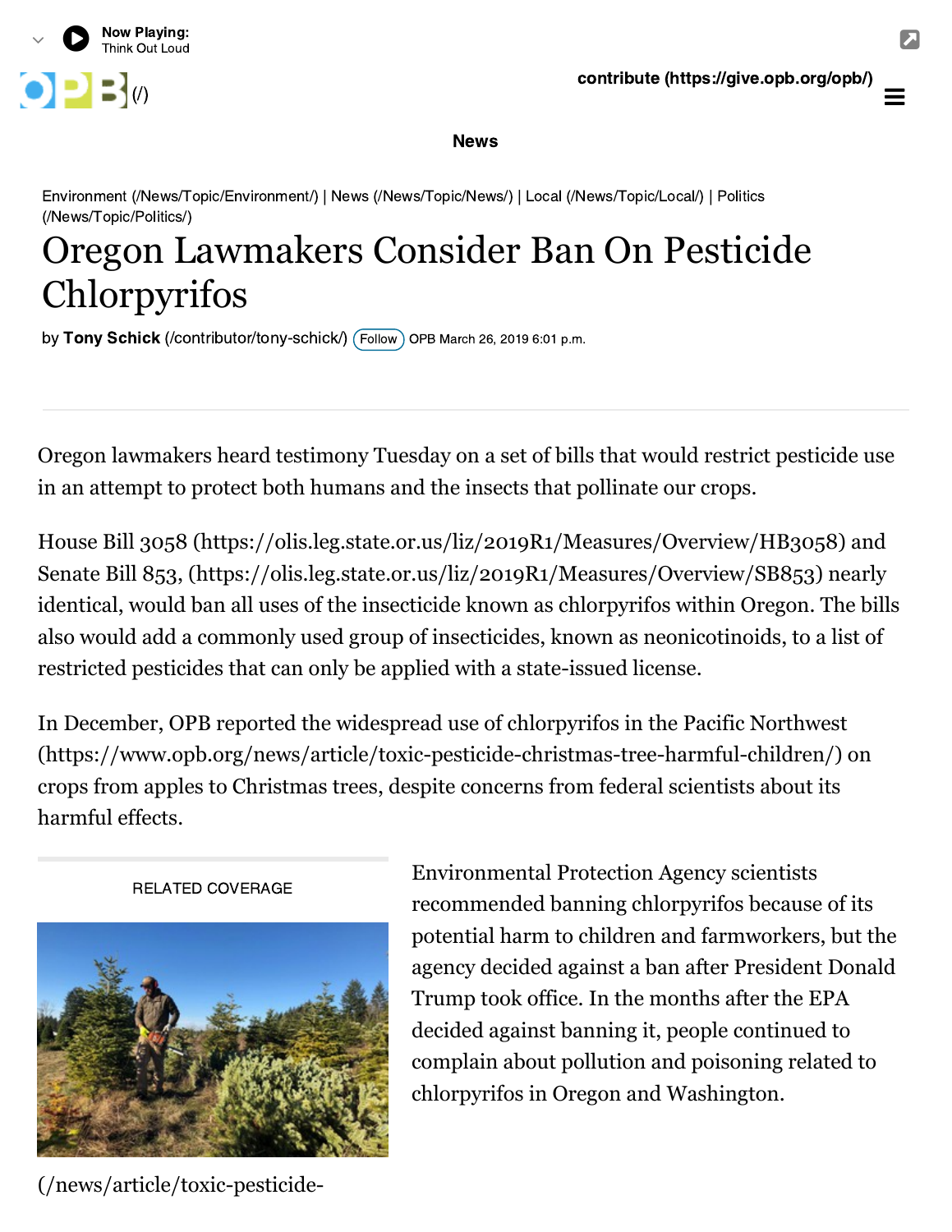[christmas-tree-harmful-children/\)](https://www.opb.org/news/article/toxic-pesticide-christmas-tree-harmful-children/) A Toxic Pesticide Once Targeted For A Ban Was [Probably Sprayed On Your](https://www.opb.org/news/article/toxic-pesticide-christmas-tree-harmful-children/) Christmas Tree (/news/article/toxicpesticide-christmas-treeharmful-children/)

If either bill passes the Legislature, Oregon would join California and Hawaii as states that have moved to restrict the use of chlorpyrifos in the absence of a federal ban. The EPA's decision has been challenged by environmental groups and is pending in federal court.

Many Northwest farmers consider chlorpyrifos important to their operations. Alternatives to the chemical exist, and more are in development, but opponents of the ban say none of them are as

affordable or effective on so many different crops and insects.

Bob Schaefer, CEO of the the Noble Mountain tree farm based in Salem, Oregon, said the loss of chlorpyrifos would devastate his industry's ability to export Christmas trees, which he said has generated hundreds of thousands of dollars for his business in the past few years.

Some countries, such as Mexico, have strict pest-control rules on imported trees.

"If we are not able to spray with chlorpyrifos prior to shipping, we will lose this entire market segment," Schaefer said.

Brenda Frketich, a nut and grass seed farmer from St. Paul, Oregon, said she has used chlorpyrifos safely and avoided harm to her three young children.

"I am a mom who wants her children to be safe, and I am a farmer who strives for crop and soil health. This is one tool that when used per the label, I can satisfy human and environmental safety at the same time," she told lawmakers.

Environmental groups have wanted chlorpyrifos banned for more than 10 years.

"EPA scientists reviewed thousands of studies and examined the hundreds of ways that chlorpyrifos may be used under current law," said Tyler Smith of EarthJustice, one of the groups that sued over the agency's decision not to ban the chemical. "They

RELATED COVERAGE